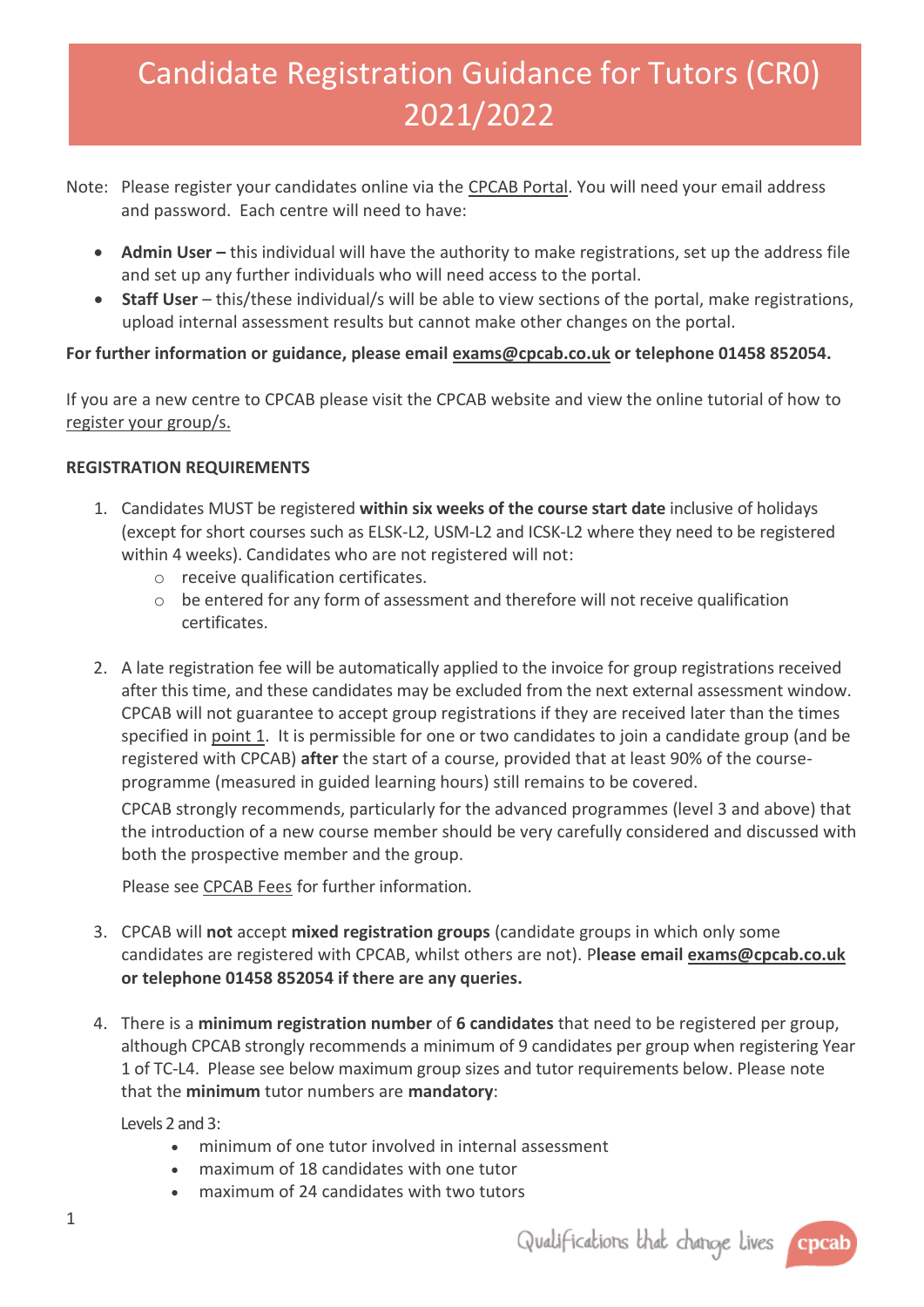Levels 4 to 6:

- minimum of two tutors must be involved in internal assessment for higher levels qualifications except LC-L4 and CBT-L5 which only require one
- maximum of 16 candidates

**Please note:** If a registration does not fall within these requirements in order for us to review if this registration can fulfil the qualification requirements we would ask that you provide written details on how this group size will be managed to enable all core assessment activities to take place, and all relational and inter-personal aspects of the course to be fully experienced by all candidates involved. For registrations that are below the minimum registration requirements you will also be required to have a contingency plan for what would occur if group numbers reduce further.<sup>1</sup>

- 5. The minimum numbers for candidate registrations **per centre per year** are:
	- Levels 2 and 3: a total of 12 candidates per year
	- Levels 4 to 6: a total of 9 candidates per year.

A centre will incur a **minimum registration sanctions fee** to cover the administrative and quality assurance costs of awarding a qualification if centres register fewer than the minimum numbers for candidate registrations per academic year. Please see [CPCAB Fees](https://www.cpcab.co.uk/public_docs/fee-structure) for further information.

- 6. All qualifications that run over 2 years MUST be registered for each separate year of the qualification – at the beginning of year one and then again in year two. A candidate fee for each separate year will be applied. For example TC-L4 and any Tailor-Made Qualifications that fall into this bracket.
- 7. Each new candidate group must be registered separately. Where possible candidates should be registered with their CPCAB candidate number (as issued for previous registered groups).
- 8. For candidates who leave a course: CPCAB will issue a credit note to centres of the registration fee paid (less an administration charge) for each candidate that withdraws from a course, for whatever reason, provided CPCAB is notified of such withdrawal **within six weeks** of the course start date. Please email [exams@cpcab.co.uk.](mailto:exams@cpcab.co.uk) After this date a credit note will not be issued. Where a candidate leaves a course due to medical grounds and a copy of a medical certificate is sent to CPCAB, we will offer a credit note for 50% of the registration fee paid.

# **OTHER DOCUMENTATION FOR REGISTERING CANDIDATE GROUPS:**

- **CR2** Candidate recognition of prior learning (RPL) form
- **CR3** Application for reasonable adjustments form
- **CR3a** Application for special consideration form
- **CR5** Certification request for deferred candidates form
- **CR6** Declaration of external assessment integrity form for centres
- **CR6a** Declaration of external assessment integrity form for candidates/third parties
- **CR8** Application for replacement certificate form
- **CR10** Conflict of Interest Declaration
- **CR11** Extension request for candidates completing client hours



<sup>1</sup> Until this information is received, we will not be able to approve this registration and the candidates will not be entered for any assessment. Please contact the exams departmen[t exams@cpcab.co.uk](mailto:exams@cpcab.co.uk) if your candidate group is less than the minimum requirements.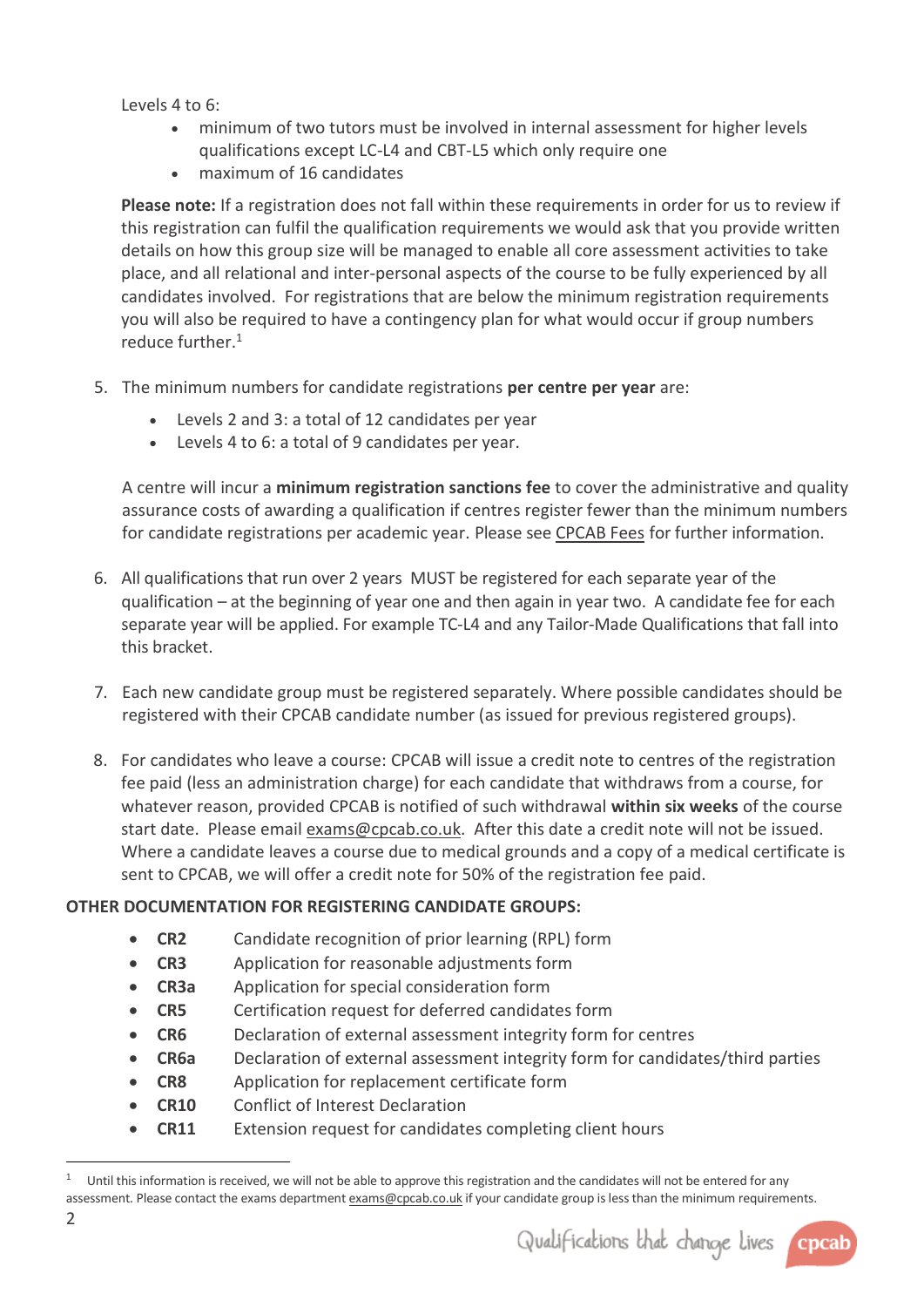Copies can be downloaded from the [CPCAB website.](https://www.cpcab.co.uk/centres/documents)

# **CR2: Candidate Recognition of [Prior Learning \(RPL\) Form](https://www.cpcab.co.uk/public_docs/cr2_candidate_rpl_form)**

1. It is important that all candidates who are accepted on to CPCAB qualifications have the appropriate prior learning and/or experience. Therefore, all centres are required to carry out an effective pre-course assessment for candidates to ensure that RPL is being applied appropriately or to ensure that candidates who do not have CPCAB qualifications are suitable for entry to the qualification. The RPL form is intended to help formalise this process.

Please also see the section on **Candidate Entry Requirements** in the **Specification** for each qualification.

- 2. The RPL process is in place to ensure that candidates are enrolled in appropriate courses and to avoid any future problems that might arise from inadequate screening at the pre-induction phase of the courses.
- 3. In order to ensure that centres carry out the RPL procedures satisfactorily, CPCAB samples the centre RPL process during external verification visits. It is the centre's responsibility to ensure that CPCAB guidelines are followed and that appropriate records are kept.

# **CR3: [Application for Reasonable Adjustments](https://www.cpcab.co.uk/public_docs/cr3_application_for_reasonable_adjustments_form)**

- 1. In order to make sure that assessment is fair to all candidates, CPCAB requires all registered centres to have an appropriate candidate support system in place and to make appropriate arrangements to meet individual assessment needs. As a centre you are required to identify individual candidate assessment needs prior to enrolment in order to make arrangements for reasonable adjustments. Reasonable Adjustments in respect of Internal Assessment are provided by the centre.
- 2. Reasonable adjustments for External Assessments should reflect the kind of internal support that the centre is already giving the candidate.
- 3. For External Assessment adjustments requiring prior agreement from CPCAB please submit applications to [exams@cpcab.co.uk.](mailto:exams@cpcab.co.uk) These must be submitted at least **eight weeks** prior to the external assessment date. See [Application for Reasonable Adjustments \(CR3\).](https://www.cpcab.co.uk/public_docs/cr3_application_for_reasonable_adjustments_form)
- 4. Please see CPCAB's policy for the Application of Reasonable Adjustments and Special [Consideration](https://www.cpcab.co.uk/public_docs/application-of-reasonable-adjustments-and-special)

#### **CR3a: [Application for Special Consideration](https://www.cpcab.co.uk/public_docs/cr3b_application_for_special_consideration_form)**

- 1. Candidates who are registered to undertake an external assessment on a particular date but who are disadvantaged by unforeseen circumstances, at the time of the external assessment, are eligible to apply for Special Consideration.
- 2. The eligibility criteria are set out in form CR3a.
- 3. Please complete form CR3a and return to exams@cpcab.co.uk with relevant supporting information.
- **CR5:** Please use this form to request certification for any candidates who have been 'Deferred' in their internal assessment. Please refer to the qualification tutor guides found on the [CPCAB Website](https://www.cpcab.co.uk/qualifications/) for additional information regarding deferred candidates for each qualification.

#### **CR6: [Declaration of External Assessment Integrity For Centres](https://www.cpcab.co.uk/public_docs/cr6_declaration_of_ea_integrity_form)**

1. Please complete form CR6 where tutors/coordinators/managers have access to external assessment material prior to the external assessment window. It is important that CPCAB has

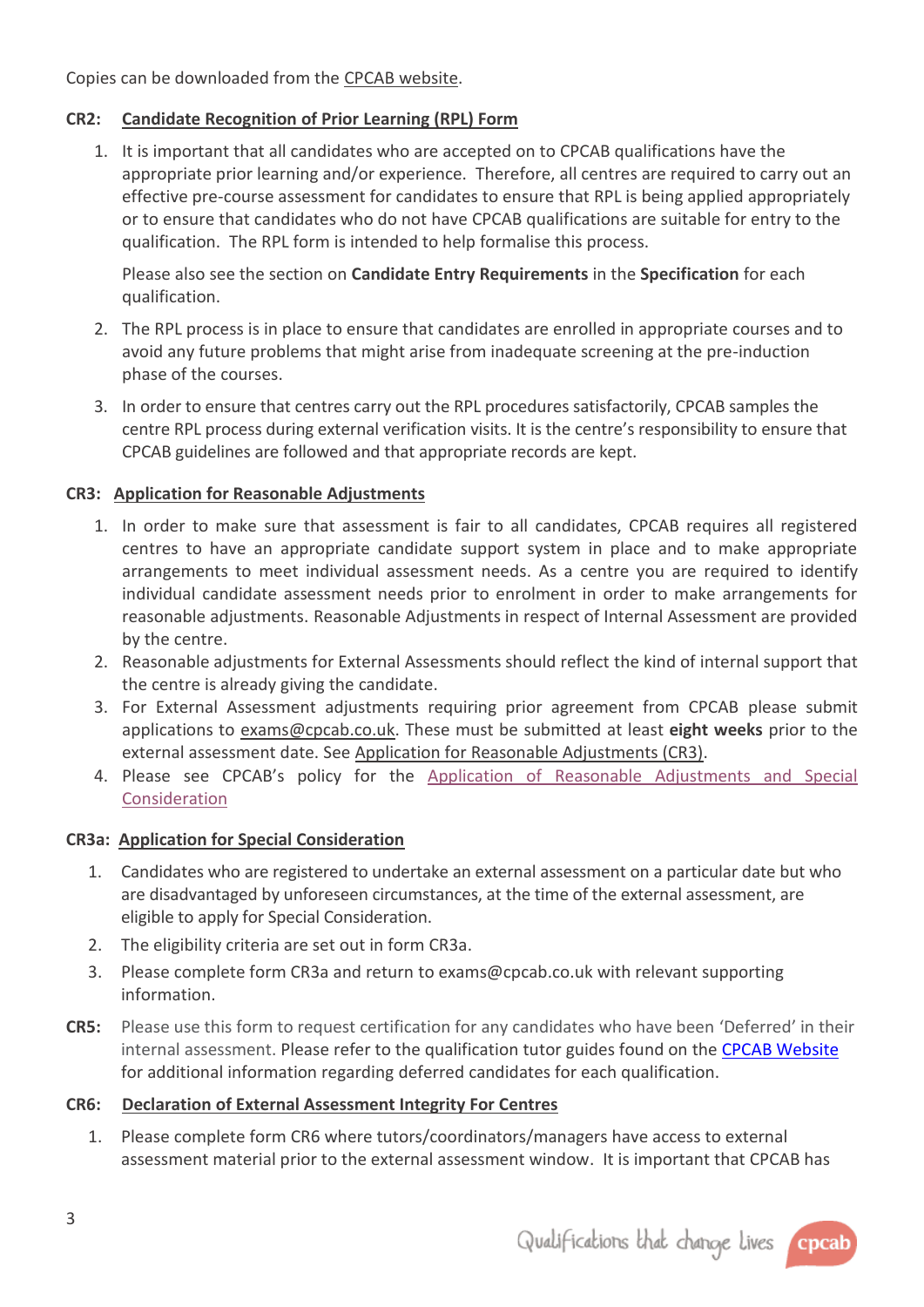confirmation that the integrity of the material has not been compromised. This applies to **all** CPCAB external assessments.<sup>2</sup>

# **CR6a: [Declaration of External Assessment Integrity \(Candidates/Third Parties\)](https://www.cpcab.co.uk/public_docs/cr6a-declaration-of-external-assessment-integrity)**

- 1. This form must be completed by:
	- any candidate sitting the external assessment outside of the published external assessment window.
	- $\bullet$  any third party supporting a candidate during the external assessment<sup>3</sup>.

## **CR8: [Request for Replacement Certificate](https://www.cpcab.co.uk/public_docs/cr8_replacement_certificate_request_from)**

Please complete this form to request replacement certificates for candidates in the event of a spelling error, loss of certificate or damage to a certificate. Certificates can only be re-issued in the **original** name of the candidate and the word 'replacement' will appear on the certificate. Please return form t[o exams@cpcab.co.uk.](mailto:exams@cpcab.co.uk) Applicants are required to give a clear reason of the above. Candidates requesting a replacement certificate under the Gender Recognition Act 2004 (GRA) should provide proof of identification as appropriate.

There is an administrative charge for this. Please see [CPCAB Fees](https://www.cpcab.co.uk/public_docs/fee-structure) for further information.

## **CR10: [Conflict of Interest Declaration](https://www.cpcab.co.uk/public_docs/cr10-declaration-of-interest-form)**

When registering candidates please be aware of the need to complete [a Conflict of Interest](https://www.cpcab.co.uk/public_docs/cr10-declaration-of-interest-form)  [Declaration \(CR10\)](https://www.cpcab.co.uk/public_docs/cr10-declaration-of-interest-form) form to inform CPCAB of any dual relationships/conflicts of interest likely to compromise the integrity of the assessment process e.g. if a tutor has any other personal/professional relationship with a prospective candidate. 4 If in doubt, please contact [exams@cpcab.co.uk](mailto:exams@cpcab.co.uk) for further advice or information.

#### **CR11: [Extension Request for Candidates](https://www.cpcab.co.uk/public_docs/cr11-extension-request-for-candidates-completing-c)**

- 1. Please complete this form to request an extension beyond the time allowed after the registered end date of the training course. This can be for internal assessment requirements and/or client/supervision hours at any CPCAB Level 4, 5 or 6, including Tailor Made Qualifications.
- 2. Centres may make explicit appropriate arrangements with candidates who have been **Deferred** to complete the qualification within a clear time frame. It is expected that candidates will complete within three months beyond the end of the course.

For:

- Levels 2-3 If a candidate is likely to exceed this then the tutor must complete the [Extension](http://www.cpcab.co.uk/public_docs/cr11-extension-request-for-candidates-completing-c?search=cr11)  [Request for Candidates \(CR11\)](http://www.cpcab.co.uk/public_docs/cr11-extension-request-for-candidates-completing-c?search=cr11) form for candidates and send it to CPCAB before the three months have expired to request permission from CPCAB for a further extension:
- Levels 4 -6 have up to **ONE** year after the end of their course to complete client work hours. If a candidate is likely to exceed this one-year extension, then the core tutor must complete the [Extension Request for Candidates \(CR11\)](http://www.cpcab.co.uk/public_docs/cr11-extension-request-for-candidates-completing-c?search=cr11) form for candidates completing client hours and send to CPCAB before the 12 months have expired to request permission from CPCAB for a further extension.

All requests must be sent to [exams@cpcab.co.uk](mailto:exams@cpcab.co.uk) **FURTHER INFORMATION:**

4



<sup>&</sup>lt;sup>2</sup> Data will be held in accordance with CPCAB's [Data Protection Policy](http://www.cpcab.co.uk/Content/Publicdocs/data_protection_policy_apr18.pdf)

<sup>&</sup>lt;sup>4</sup> Please see th[e Conflict of Interest Policy](http://www.cpcab.co.uk/public_docs/conflict_of_interest_policy) on the CPCAB website for further guidance